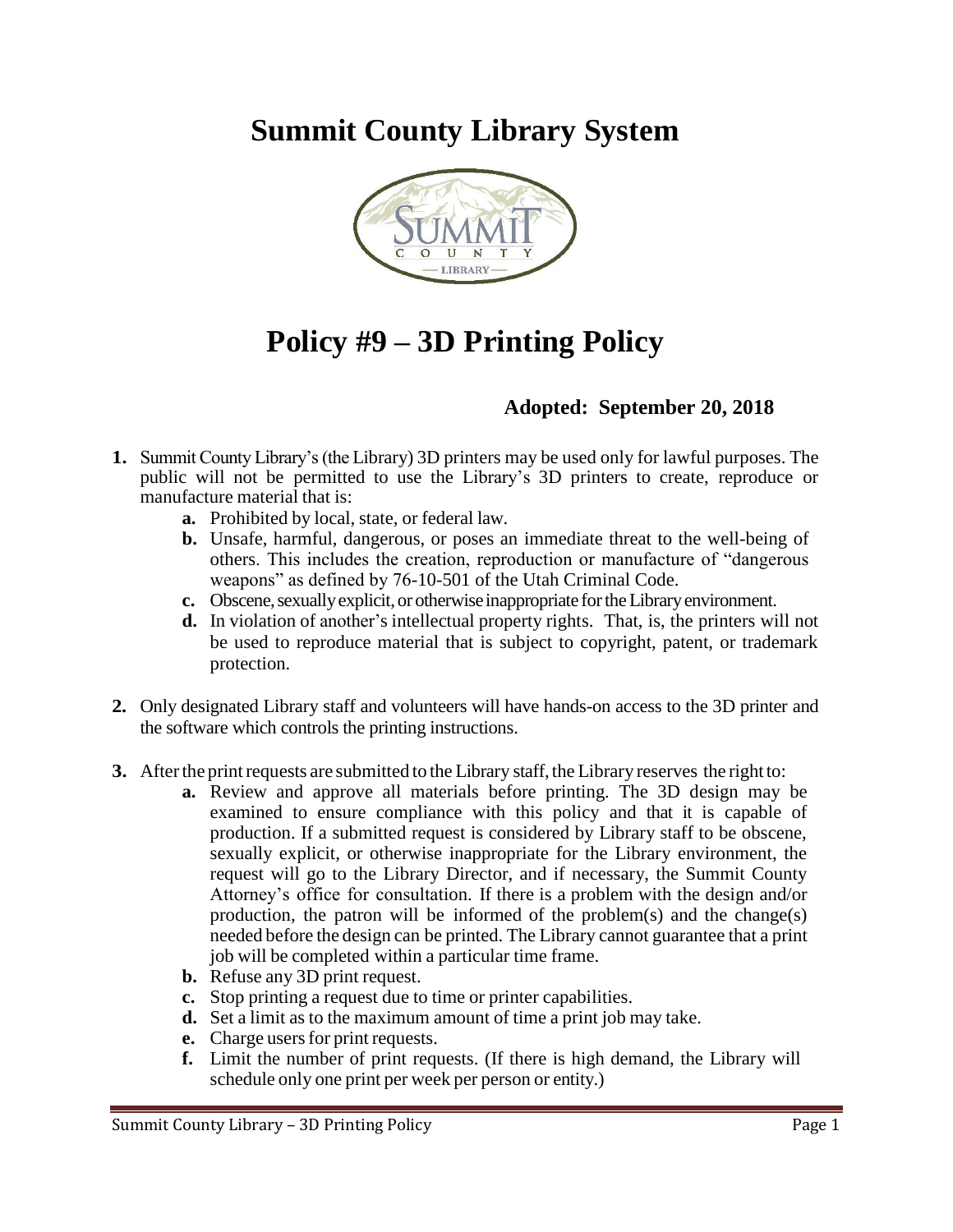- **g.** Give priority printing to Library programs and events.
- **4.** Items printed from the Library's 3D printers that are not picked up within 30 days of being notified via email will become property of the Library.
- **5.** Design creation
	- **a.** The 3D printer can be used with basic knowledge of Computer-Aided Design (CAD). However, creating a new design requires an advanced knowledge of 3D modeling software products. Video tutorials that accompany CAD pro- grams can be of assistance.
	- **b.** The Library permits access to any online design software, such as Tinkercad, on its computers. Each user is responsible for the access log-in and password and is responsible for the content and designs on those accounts.
	- **c.** The following software (and others) may be downloaded for free at home.
		- **i.** [Cura](https://www.lulzbot.com/cura)
		- **ii.** [iMeshLab](http://meshlab.sourceforge.net/)
		- **iii.** [Sculptris](http://pixologic.com/sculptris/)
		- **iv.** [Slic3r](http://slic3r.org/download)
	- **d.** Any 3D drafting software may be used to create a design as long as the file can be saved in .stl or .obj file format.
	- **e.** Digital designs also are available from various file-sharing databases such as [Thingiverse.com.](http://www.thingiverse.com/)
	- **f.** The Library takes no responsibility for issues of access, content, accuracy, quality, reliability, or safety of the designs that users create or download from online sources.
- **6.** Submitting a design for printing:
	- **a.** Persons wanting to use the 3D printer can email their project file (in .stl or .obj file format, no larger than 25MB) to [3DPrintingRequest@thesummitcountylibrary.org](mailto:3DPrintingRequest@thesummitcountylibrary.org), or bring their file to the Library during open hours. Staff will add the model to the printing queue.
	- **b.** User must submit a *[3D Print Request Form](https://2677summit.stacksdiscovery.com/contact-librarian/3d-printing-request-form)* available on the Summit County Library website, specifying the print job. Only one object may be requested at a time; the object may have multiple parts or files, listed individually. The Library may adjust your print due to size or filament usage, as needed.
	- **c.** Object must be smaller than 11.5" L x 10.5" W x 9.5" H to print on the Lulzbot Taz 6.
	- **d.** An email address and telephone number is needed to notify users when the print job is available for pickup and fees that apply.
	- **e.** 3D print jobs will be readied and sent to the printer by Library Staff. All files will be viewed in Cura LulzBot Edition or other authorized software before printing.
	- **f.** Failed prints due to 3D design should be reworked and resubmitted by the user. Failed prints due to machine malfunction or failure will be reprinted at the earliest convenience by staff, without a resubmission by the user
	- **g.** Wait/pickup time: Items may be picked up at the Library. It is sometimes difficult to estimate exact print times. Library staff will make an educated guess about the length of a job upon request.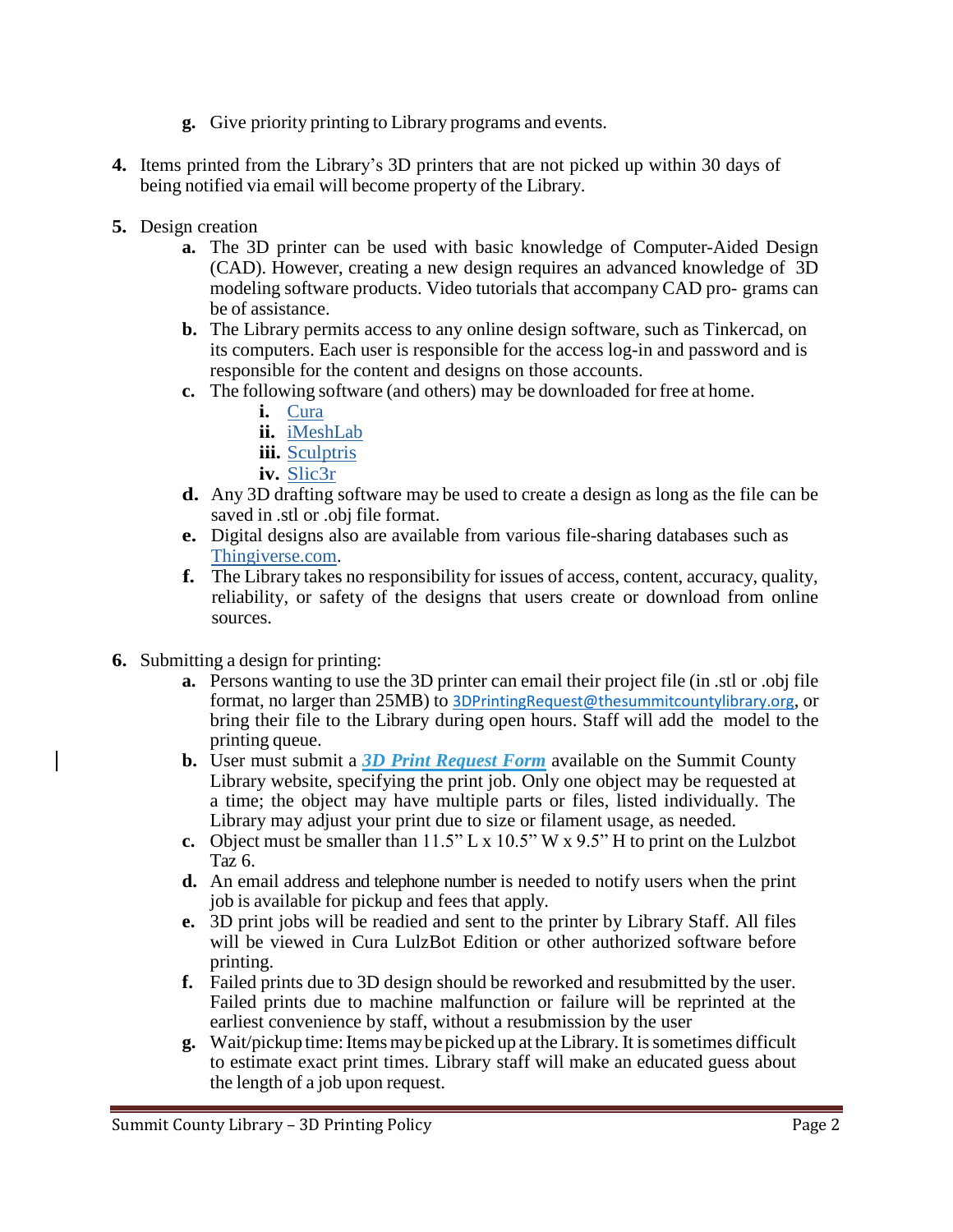## **7.** Charges:

- **a.** The Library will charge users for print requests. Users will be required to pay for print jobs at time of pick up. Users may only print from available printing supplies provided by the Library. The Library uses PLA filament exclusively.
- **b.** 5¢ per gram for PLA filament with a minimum charge of \$1.00.
- **c.** Print jobs taking more than one hour will incur an additional charge of  $50¢$  per hour.
- **d.** There will be no charge for items created as part of a Library class as long as they are under a 20 gram maximum.
- **e.** Print jobs will be limited to 150 grams (including supports) or less per submission.
- **f.** Users placing requests for print jobs will remain responsible for payment of all time and material charges incurred, even for failed print jobs due to faulty 3D designs, and will be assessed these charges on their Library accounts.
- **8.** Disclaimers:
	- **a.** Supervision by Library staff or volunteers does not constitute knowledge, or acknowledgement, of any unapparent final use of the 3D product, and the Library specifically disclaims any knowledge thereof.
	- **b.** The user assumes all responsibility for the 3D design. The quality of the resulting print is the sole responsibility of the user. Summit County, The Library and its employees accept no responsibility or make any warranties, express or implicit, as to the safety, success, usability, merchantability, appropriateness, or any other aspects of the created, manufactured or reproduced designs generated by any of its 3D Printers. This equipment is considered experimental and educational, and as such print jobs often fail. The Library is not liable for injuries, property damage, or failure of function caused by objects or materials made through the utilization of its 3D Printers.
	- **c.** The user assumes all liability for 3D printed items and designs and is responsible for ensuring designs are within compliance of all copyright and property laws. The printer may not be used to reproduce material that is subject to copyright, patent, or trademark protections.
- **9.** Policies and procedures governing the use of the Library's 3D printers are subject to change.